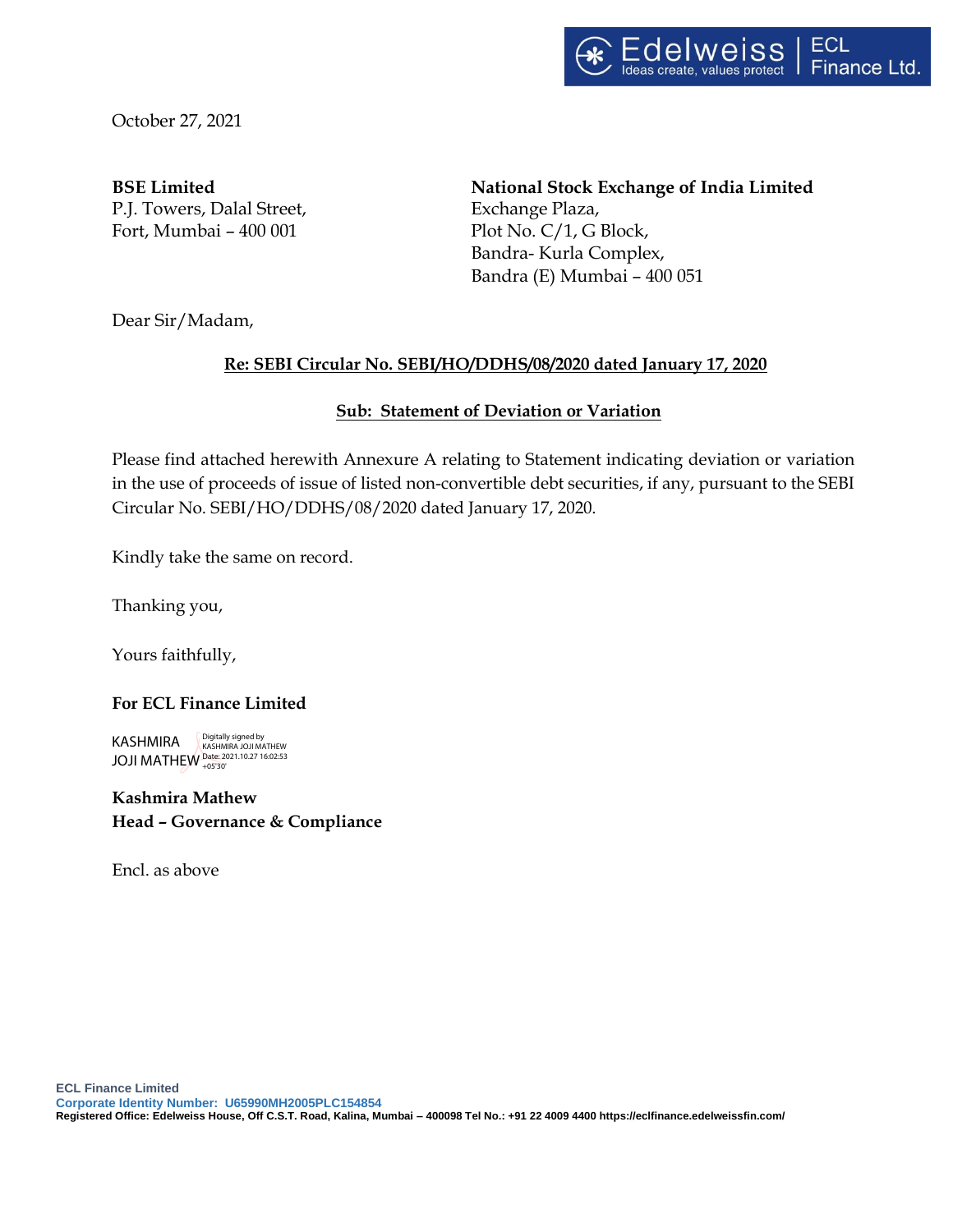### **ANNEXURE A**

**Statement of Deviation or Variation in the use of proceeds of issue of listed non-convertible debt securities**

| <b>Statement of Deviation or Variation</b>                                                                                              |                                   |                        |                                   |                   |                                                              |                    |  |  |  |  |  |
|-----------------------------------------------------------------------------------------------------------------------------------------|-----------------------------------|------------------------|-----------------------------------|-------------------|--------------------------------------------------------------|--------------------|--|--|--|--|--|
| Name of listed entity                                                                                                                   | <b>ECL Finance Limited</b>        |                        |                                   |                   |                                                              |                    |  |  |  |  |  |
| Mode of Fund Raising                                                                                                                    | Public Issues / Private Placement |                        |                                   |                   |                                                              |                    |  |  |  |  |  |
| Type of instrument                                                                                                                      | <b>Non-Convertible Debentures</b> |                        |                                   |                   |                                                              |                    |  |  |  |  |  |
| Date of Raising Funds during half<br>year ended September 30, 2021                                                                      |                                   |                        |                                   |                   |                                                              |                    |  |  |  |  |  |
| Amount Raised during half year<br>ended September 30, 2021 (in Rs.)                                                                     | NIL                               |                        |                                   |                   |                                                              |                    |  |  |  |  |  |
| Report filed for half year ended                                                                                                        | September 30, 2021                |                        |                                   |                   |                                                              |                    |  |  |  |  |  |
| Is there a Deviation / Variation in<br>use of funds raised?                                                                             | Not applicable                    |                        |                                   |                   |                                                              |                    |  |  |  |  |  |
| Whether any approval is required to<br>vary the objects of the issue stated in <b>Not applicable</b><br>the prospectus/ offer document? |                                   |                        |                                   |                   |                                                              |                    |  |  |  |  |  |
| If yes, details of the approval so<br>required?                                                                                         | Not applicable                    |                        |                                   |                   |                                                              |                    |  |  |  |  |  |
| Date of approval                                                                                                                        |                                   |                        |                                   |                   |                                                              |                    |  |  |  |  |  |
| Explanation for the Deviation /<br>Variation                                                                                            |                                   |                        |                                   |                   |                                                              |                    |  |  |  |  |  |
| Comments of the audit committee<br>after review                                                                                         |                                   |                        |                                   |                   |                                                              |                    |  |  |  |  |  |
| Comments of the auditors, if any                                                                                                        |                                   |                        |                                   |                   |                                                              |                    |  |  |  |  |  |
| Objects for which funds have been<br>raised and where there has been a<br>deviation, in the following table:                            |                                   |                        |                                   |                   |                                                              |                    |  |  |  |  |  |
| <b>Original Object</b>                                                                                                                  | Modified<br>Object,<br>if any     | Original<br>Allocation | Modified<br>allocation,<br>if any | Funds<br>Utilised | Amount of<br>Deviation/<br>Variation<br>for the<br>half year | Remarks,<br>if any |  |  |  |  |  |

**ECL Finance Limited**

**Corporate Identity Number: U65990MH2005PLC154854**

**Registered Office: Edelweiss House, Off C.S.T. Road, Kalina, Mumbai – 400098 Tel No.: +91 22 4009 4400 https://eclfinance.edelweissfin.com/**